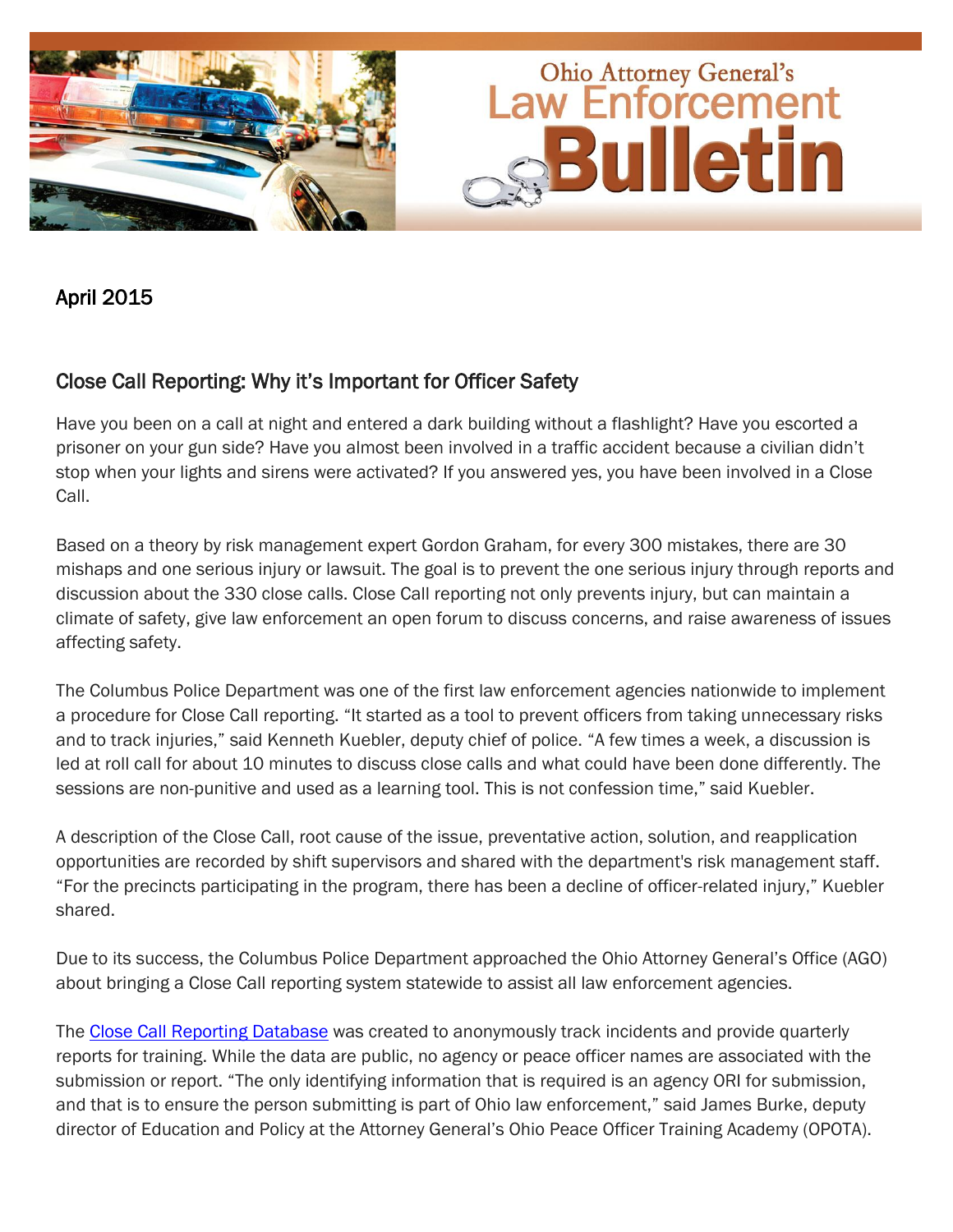Reports are published on the AGO website quarterly. The reports are categorized by type -- driving, building searches, communications, equipment, firearms, personnel, search & seizure, subject control, physical conditioning, situational awareness/unknown threat, legal, and other. The report gives a description, explanation of the cause, preventative action that could have been taken, and the agency's solution. The report also provides the names of OPOTA courses available for training relevant to the Close Call.

For example, a Close Call recently [reported](http://www.ohioattorneygeneral.gov/Files/Law-Enforcement/Ohio-Peace-Officer-Training-Academy/Close-Call-Reporting-Database/Close-Calls-Report-Quarter-4-2014.aspx) involved officers responding to a domestic disturbance call. They found an angry crowd of people threatening each other. One man in the crowd was not subdued quickly enough and a fight broke out in front of the officers, who then had to use force against the man. It was determined that not controlling the instigator soon enough and not requesting back up as quickly as officers could have led to the Close Call. In the future, the agency emphasized the need to call for assistance without feeling that the call is a burden to another unit, as well as immediately taking control of such a scene. OPOTA identified "Lifeline Training: Warrior's Edge" as a good training course to address this Close Call.

The 2014 Fourth Quarter report provides more than 65 unique Close Call situations that can be used for department training and discussion. "The most important part of Close Call is the discussion at the agency level. That is what prevents the injury," added Burke.

The goal of Close Call is to prevent the one by talking about the 330. The AGO encourages all of Ohio's law enforcement to participate in Close Call by submitting incidents to the database and implementing a Close Call policy.

#### Additional Resources:

[Close Call Reporting Database](http://www.ohioattorneygeneral.gov/Law-Enforcement/Ohio-Peace-Officer-Training-Academy/Close-Call-Reporting-Database) [Model Close Call Reporting Policy and Procedure](http://www.ohioattorneygeneral.gov/Files/Law-Enforcement/Ohio-Peace-Officer-Training-Academy/Close-Call-Reporting-Database/sample-close-call-policy.aspx) [Columbus, Ohio Division of Police](http://www.columbuspolice.org/) [Graham Research Consultants](http://www.gordongraham.com/)

# Search & Seizure of Vehicles (Mistakes of Law and Investigatory Stops): *Heien v. North Carolina*

Question: If you stop someone based on your misinterpretation of the law, is the stop valid?

Quick Answer: Yes, but only if the mistake of law is one a reasonable officer would make.

### *[Heien v. North Carolina,](http://www.supremecourt.gov/opinions/14pdf/13-604_ec8f.pdf)* U.S. Supreme Court, North Carolina, Dec. 15, 2014

Facts: While on patrol, Sergeant Matt Darisse observed a stiff and nervous-looking driver. Darisse pulled out and followed the vehicle. After noting a defective right brake light, he stopped the vehicle. Upon approach, Darisse saw that one man, later identified as Nicholas Brady Heien, was lying across the rear seat. Darisse became suspicious during the course of the stop because of the driver's nervousness and inconsistent answers, and the fact that Heien was laying down the entire time. Darisse asked if there was any contraband in the vehicle. After being told no, he asked if he could search the vehicle. Both the driver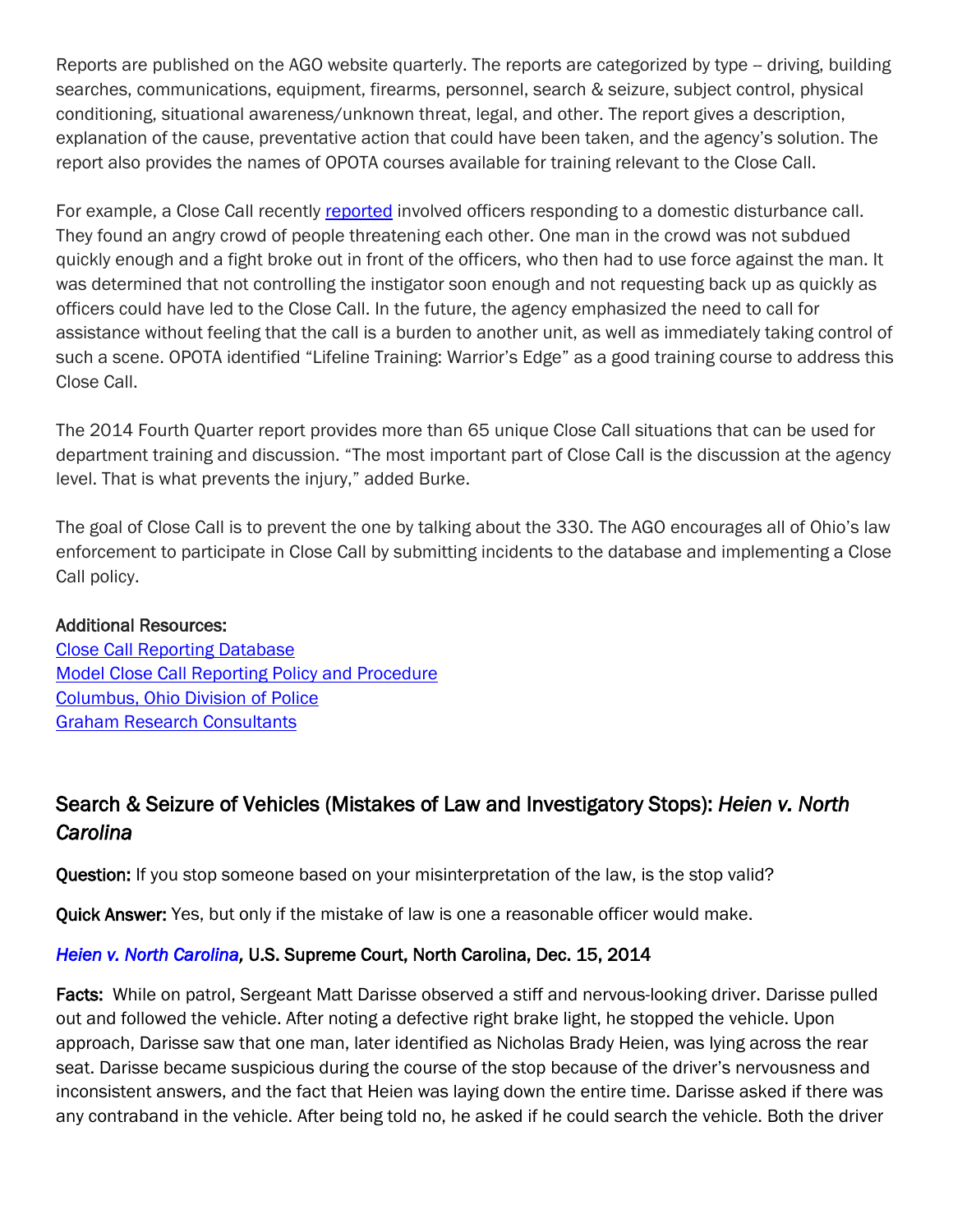and Heien, who owned the car, gave permission. The vehicle was searched and cocaine was discovered inside a duffle bag. Both the driver and Heien were arrested.

Heien moved to suppress the cocaine arguing Darisse had violated his Fourth Amendment rights by not having a reasonable suspicion to stop the car. The trial court determined Darisse did have reasonable suspicion to pull the vehicle over because the brake light was out. The court of appeals reversed saying that under North Carolina law driving with one brake light was not a violation, and as a result, Darisse did not have a justification for making the stop. The North Carolina Supreme Court disagreed and said that while the court of appeals was correct in the technical reading of the law, Darisse could have reasonably, even if mistakenly, read the vehicle code to require both brake lights be in working order. The case was then appealed to the U.S. Supreme Court.

Importance: Pulling someone over for something that isn't actually illegal is never a good idea, but sometimes a "mistake of law" is excusable. As a peace officer, you're expected to know the law of your jurisdiction, but laws aren't always clear. They can be confusing and contradictory. When that happens, peace officers try to make reasonable interpretations of what the law means. The courts will look at the law and your interpretation of it. If a reasonable officer would have made the same mistake, the courts may choose not to suppress the evidence.

But this doesn't give you a free pass to not learn the law. The statute in this case was confusing, and could be read different ways. When a statute is confusing and the legal issue is not well-settled, a reasonable interpretation of it may survive a constitutional challenge. But if the statute's meaning is easily understood or well-settled, a misapplication of the law can easily lead to suppression.

Keep in mind: The reasonable mistake principle has applied to factual mistakes for many years. For example, a warrantless search of a home is reasonable if officers gain consent from someone who reasonably appears to be the resident, even if that individual has no authority. This case makes clear that the principle also applies to mistakes about the scope of law.

#### More on Search and Seizure of Vehicles:

Fast cars and slow police computers. While on patrol you notice two occupants of a vehicle look away as they drive past. Determining that this was suspicious, you pull out and follow the car. The car is driving in a 30 m.p.h. zone and you visually estimate its speed to be about 40 m.p.h. Setting your speedometer at 40 m.p.h. you follow the car a quarter of a mile, watching to determine whether the car maintains its speed. The speed is maintained and you pull the driver over. On approach you note the passenger is noticeably intoxicated and barely able to keep her head up. But you do not detect the odor of alcohol, so you suspect drugs are involved. You head back to your cruiser to run the driver's information, but your computer is delayed. While waiting, you call for back up and the canine unit, which arrives before your computer starts working. The canine unit alerts and heroin is found on the passenger. Was the stop valid? The court in *West* says yes. First, the use of pacing was appropriate because the officer used the speedometer as the gauging tool, which qualifies as an electric mechanical or digital device to determine the speed of a motor vehicle. Second, even though the stop was admittedly longer than usual, it was only delayed because the police computer was not working. The canine unit arrived prior to the issuance of the traffic ticket and caused no unreasonable delay. *[State of Ohio v. West](http://www.supremecourt.ohio.gov/rod/docs/pdf/2/2015/2015-Ohio-442.pdf)*, Second Appellate District, Montgomery County, Feb. 6, 2015.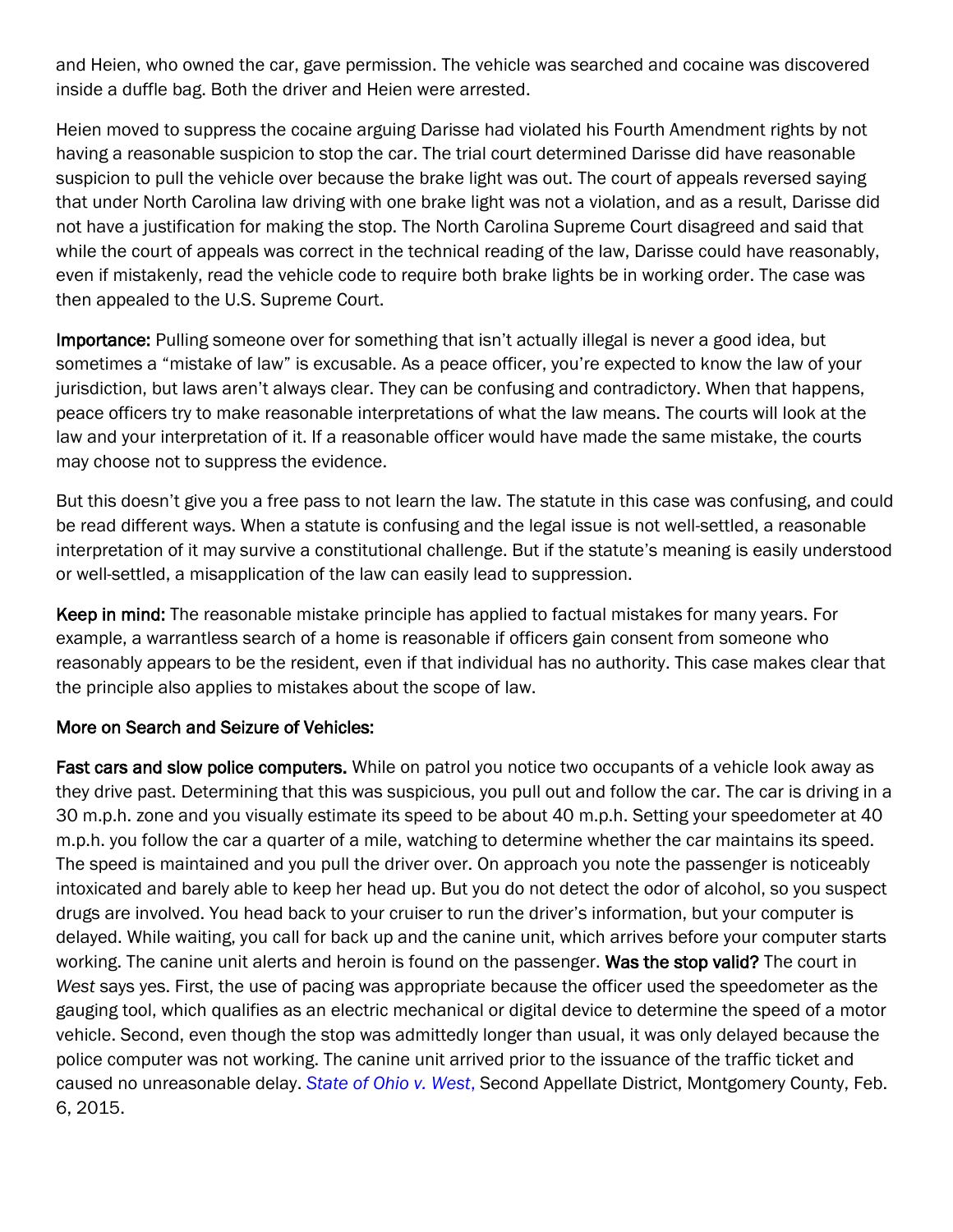Obstructed Stickers: You receive information from a confidential informant: two suspects are at a residence cooking crack cocaine and will soon be leaving. You head over to the location for surveillance. The suspects get into a vehicle and leave. You begin to follow them and observe the license plate sticker and top portion of the license plate are partially obstructed and the validation sticker is hard to read, so you stop them. Was the stop proper? The court in *Young* says yes. The stop on an obstructed sticker was valid. Photographic evidence showed the top portion of the license plate reading "Ohio" and "Birthplace of Aviation" was covered by an eagle emblem on the decorative bracket bordering the license plate. The photos also showed that the bottom half of the county sticker was obscured by that bracket. Because the sticker was obstructed to the point of being unreadable, the stop was proper under the [R.C. 4503.21\(](http://codes.ohio.gov/orc/4503.21v1)A). *[State of Ohio v. Young,](http://www.supremecourt.ohio.gov/rod/docs/pdf/6/2015/2015-Ohio-398.pdf)* Sixth Appellate District, Erie County, Jan. 30, 2015. See also, *[State of Ohio v.](http://www.supremecourt.ohio.gov/rod/docs/pdf/6/2015/2015-Ohio-395.pdf)  [Bradley](http://www.supremecourt.ohio.gov/rod/docs/pdf/6/2015/2015-Ohio-395.pdf)*, Sixth Appellate District, Erie County, Jan. 30, 2015.

# Proper Protocol (Search Warrants & State Databases): *State of Ohio v. Myers*

Question: Do you need a warrant to search a State database?

Quick Answer: A warrant is not needed if the statute or code provides a method of access for law enforcement and you comply with those requirements.

### *[State of Ohio v. Myers,](http://www.supremecourt.ohio.gov/rod/docs/pdf/12/2015/2015-Ohio-160.pdf)* Twelfth Appellate District, Clinton County, Jan. 20, 2015

Facts: Detective Dennis Luken of the Greater Warren County Drug Task Force received a request from the Wilmington Police Department to investigate Officer Melissa Myers for prescription drug abuse. As part of Luken's investigation, he ran a query with the Ohio Automated Rx Reporting System (OARRS), which is an electronic database that stores information on Schedule II – V prescribed drugs. Myers' OARRS report contained her prescription information, the prescribing doctors, the pharmacies that filled the prescriptions, and the specific type of drugs she was given. Before running the OARRS report, Luken did not obtain a warrant or consent from Myers. Luken transcribed the information from the OARRS report and contacted Myers' doctors and pharmacies. Several of the doctors indicated that if they had known of the other prescriptions, they would not have prescribed to Myers. Myers was indicted on seven counts of deception to obtain a dangerous drug. She filed a motion to suppress arguing that her information in OARRS was private and Luken violated her rights by not obtaining a warrant or her consent.

Importance: The Fourth Amendment protects against unreasonable searches of an individual when there is a constitutionally protected reasonable expectation of privacy. So, while there is no privacy interest in the data that is collected from pharmacies, there is some interest in its distribution to you as law enforcement and to the public. For law enforcement, information can be gathered from OARRS if certain administrative protocols are followed. Once this happens, the individual's right to privacy no longer exists. In this case, Myers did not have a reasonable expectation of privacy that her prescription records stored on OARRS would not be disclosed if Luken properly made the request under the statute—and because he did there was no unreasonable search and seizure.

Keep in mind: Disclosure of information in OARRS is governed by [R.C. 4729.80.](http://codes.ohio.gov/orc/4729.80) This statute allows law enforcement to obtain the information in OARRS if the person is the subject of an active drug abuse investigation being conducted by the individual's employer. To obtain the information, law enforcement must submit a request form that includes the active case number and supervisor approval [\(OAC 4729-37-](http://codes.ohio.gov/oac/4729-37-08)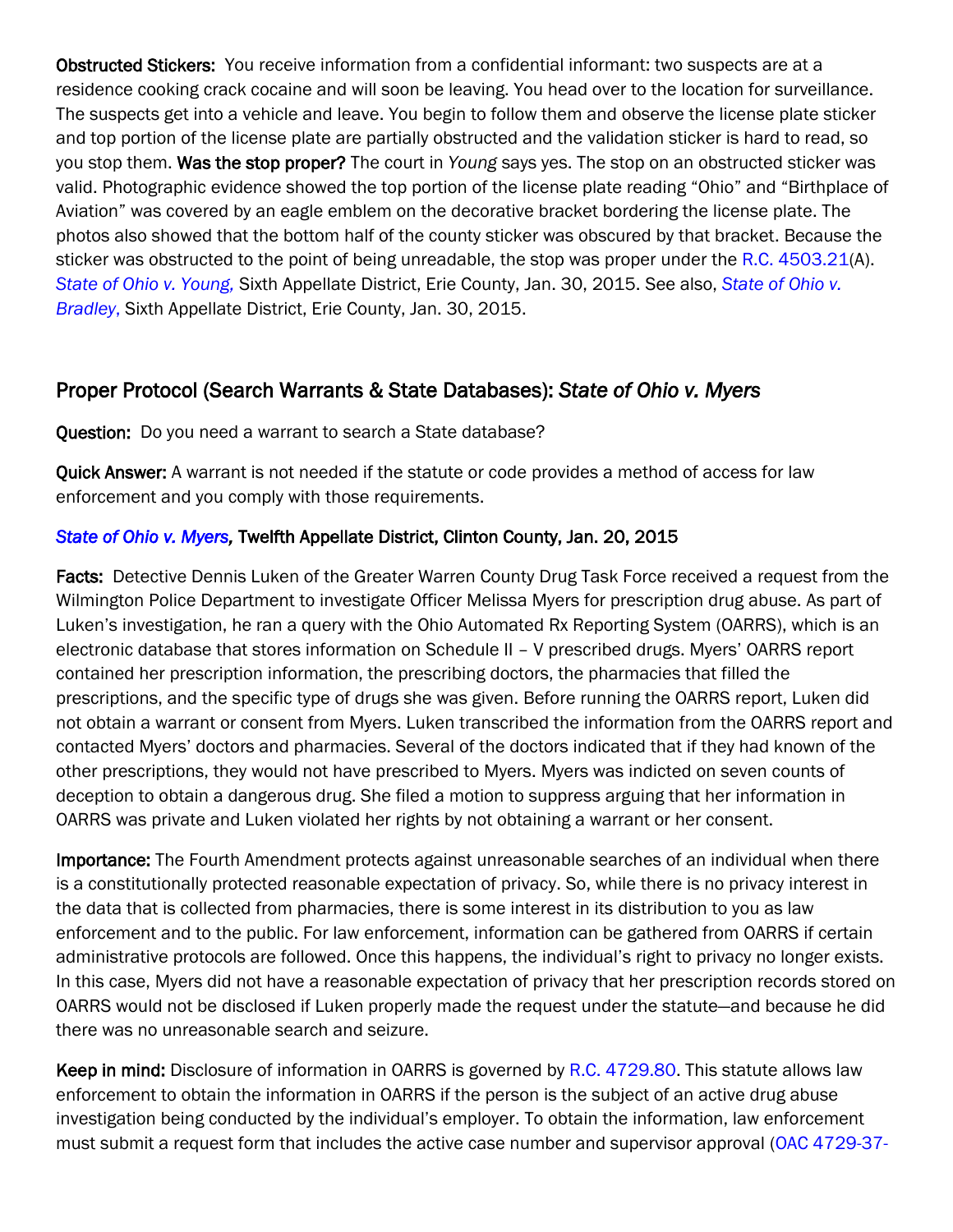[08\(](http://codes.ohio.gov/oac/4729-37-08)B)). Once the OARRS information is received, law enforcement may not disseminate the information unless allowed under statute.

### More on Proper Protocol

But isn't a probate judge... a judge? You are involved in an illegal gambling investigation and obtain a search warrant for a business. The warrant is approved and issued by a probate judge. The search is conducted and more than 30 video slot machines are seized. Is the warrant valid? The Court in *Brown* says no. Although a judge, a probate judge does not fall under the definition of who may issue a search warrant under Ohio law [\(R.C. 2931.01\)](http://codes.ohio.gov/orc/2931.01). In this case, the court allowed the evidence because the officers were acting in reasonable, good-faith reliance on the search warrant. But remember—with the issuance of this decision from the Ohio Supreme Court, all law enforcement have been put on notice that probate judges cannot issue search warrants. So in the future, the good-faith reliance argument will be harder to use if you obtain a warrant from a probate judge. *[State of Ohio v. Brown,](http://www.supremecourt.ohio.gov/rod/docs/pdf/0/2015/2015-Ohio-486.pdf)* Ohio Supreme Court, Stark County, Feb. 18, 2015.

Saying Death Penalty ≠ Coercion: During a murder investigation you interview one of the main suspects. Prior to questioning, you give him *Miranda* and he waives his rights. The suspect initially denies involvement and provides an alibi for his whereabouts at the time of the murder. You continue to talk and a second officer joins you. He mentions the death penalty and how a murder looks different than a ―robbery gone bad.‖ The other officer also mentions that to avoid premeditated murder the suspect would need to corroborate the version of facts stated by a second suspect—that this was a robbery gone wrong. The suspect then admitted to the murder, stating that the victim had pointed a pistol at him and he shot, fearing for his life. He also stated the shooting occurred during a robbery gone wrong. Was the confession coerced? The court in *Western* said no. Generally, a correct statement of the law and punishment does not rise to a level of coercion that would render a confession involuntary. False promises about lenient treatment in exchange for a *Miranda* waiver are improper interrogation tactics and may result in the confession being thrown out. For example, in *[State v. Petitjean](http://scholar.google.com/scholar_case?case=2075958429688172936&q=140+Ohio+App.3d+517&hl=en&as_sdt=4,36)*, the officers' statement that the defendant would probably get two years of probation if he worked with them was a misstatement of the law that undermined the suspect's ability to have capacity to consent to *Miranda*, making the confession involuntary. In this case, the court determined the detectives did nothing improper by referencing the death penalty or stating a characterization of the difference between murder and a "robbery gone bad." The detectives also did not promise leniency, and told the suspect that he would be held accountable and the charges would not go away. *[State of Ohio v. Western](http://www.supremecourt.ohio.gov/rod/docs/pdf/2/2015/2015-Ohio-627.pdf)*, Second Appellate District, Montgomery County, Feb. 20, 2015.

"Armed and Dangerous" in a High Crime Area: While on patrol, you observe an individual walking down a street with no edge lines, sidewalks, curb, shoulder, or crosswalks. The individual crosses the street and you stop him for jaywalking. The stop occurred in a high-crime area, so immediately upon exiting your cruiser you conduct a pat-down of the individual. There was nothing suspicious about the individual's appearance or actions. You ask if he has a weapon, to which he replies that he does. The individual is handcuffed, the weapons are taken, and he is placed in the cruiser. He is charged with carrying a concealed weapon. Was the pat-down proper? The court in *Millerton* said no. During a *Terry* stop, it is sometimes considered reasonable for the investigating officer to conduct a "protective search" by patting down the suspect to discover and remove weapons. However, an officer does not have authority to automatically conduct a search of a detainee. In order to conduct a pat-down search for weapons, an officer must have reason to believe that an individual is armed and dangerous. The mere presence in a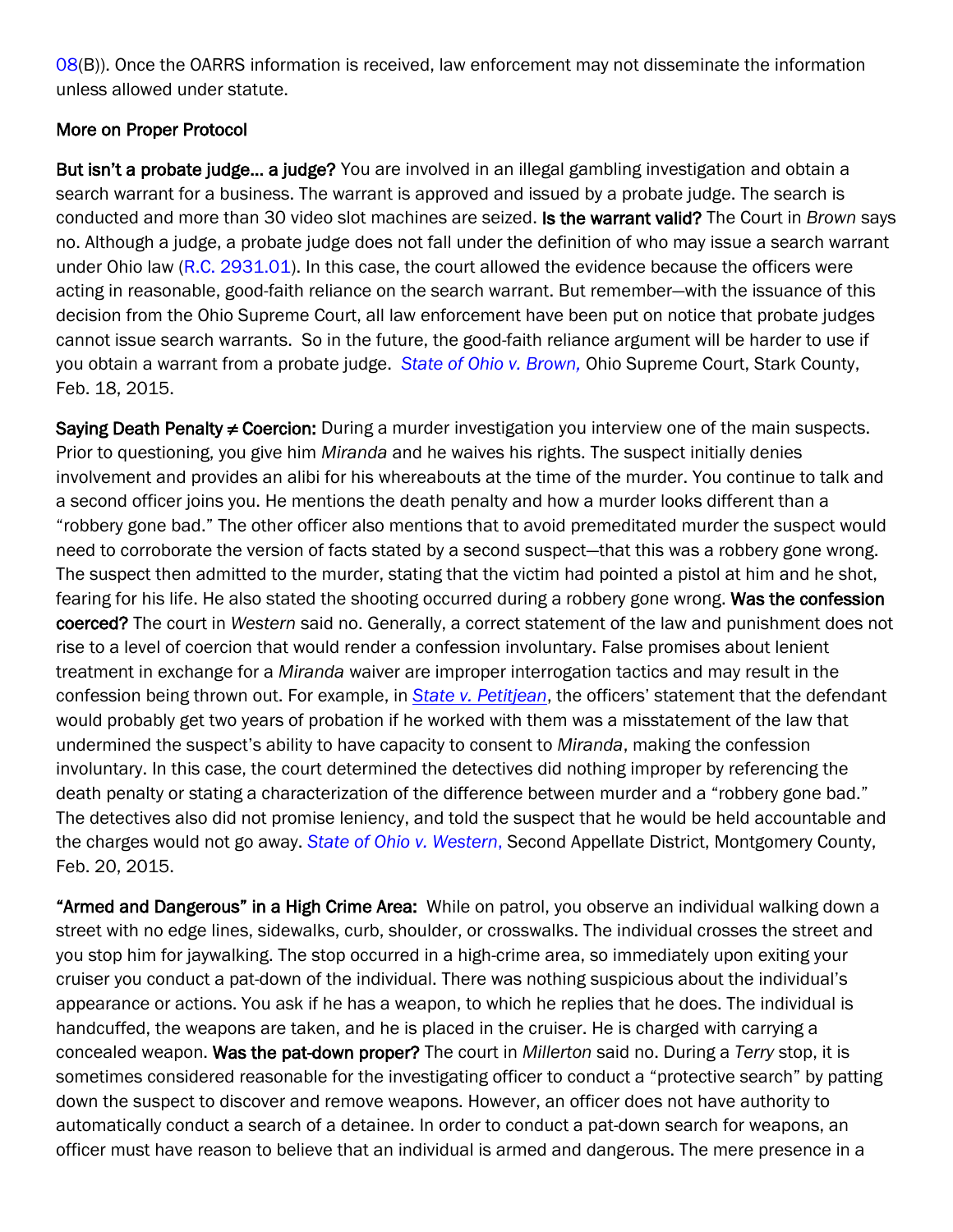high-crime or high-drug area, by itself, is insufficient to justify the stop and frisk of a person, especially when the officer indicates the person did nothing to make the officer worry that the offender would harm him. In this case, there was no reasonable, articulable suspicion to believe that James Millerton was armed and dangerous. *State of Ohio v. Millerton*, Second Appellate District, Montgomery County, Jan. 9, 2015

### Search & Seizure (Preemptive Seizure of Property Without Search Warrant): *State of Ohio v. Welch*

Question: Can you seize property that may contain evidence without a warrant if you fear it will be destroyed or discarded?

Quick Answer: Yes. If you reasonably believe the property may be destroyed, you may preemptively seize the property.

#### *[State of Ohio v. Welch,](http://www.supremecourt.ohio.gov/rod/docs/pdf/9/2015/2015-Ohio-284.pdf)* Ninth District Court of Appeals, Summit County, Jan. 28, 2015

Facts: Police received a report that a 12-year-old girl had been sexually assaulted. The victim told police that she thought she had been drugged, had her clothing removed, and that Corey Welch had taken pictures of her undressed. Welch had lived with the victim and her mother for about one week. One of the officers spoke to a detective on the phone and told him about possible pictures on the phone. The detective told the officer to take Welch's phone. The officer did not access the phone. Welch was taken to the police station for questioning and was later arrested. The victim's mother placed Welch's personal items into a duffle bag and told officers she was going to throw them away. Officers went to the home and collected the bag; they did not open it. The next day, the officers secured a warrant for both the phone and duffle bag. Welch moved to suppress the evidence recovered from the phone and duffel bag because the items were taken without a warrant.

Importance: Sometimes there isn't time to obtain a warrant to seize property or evidence that might get destroyed. The officers in this case properly seized the phone and duffel bag due to their fear of destruction of evidence. The court found that to be reasonable. In particular, the phone was directly linked to the alleged crime and in possession of the suspect. And, the duffel bag was going to be thrown out or discarded by the mother. The most important thing that occurred in this case was that the officers obtained a warrant, in a reasonable time period after seizure, before accessing the evidence. It may have been a different ruling by the court if the property had been searched prior to obtaining the warrant. Remember, you are allowed to *preserve* the evidence. However, once preserved, you should get a warrant before you search.

Keep in mind: Welch argued that there were no "exigent circumstances" for seizing the duffel bag. He argued that the mother was told not to throw the bag away and that ended any concern about destruction. Looking at the situation as a whole, just telling the mother to not destroy or discard the evidence in this situation was not enough to ensure the evidence would not be compromised.

#### More on Search & Seizure

Bad traffic stop = no warrantless entry of residence. You receive information from a confidential informant that two suspects are at a particular residence cooking crack cocaine and will soon be leaving. You head over to the location for surveillance. The suspects leave and are later pulled over on a traffic stop for